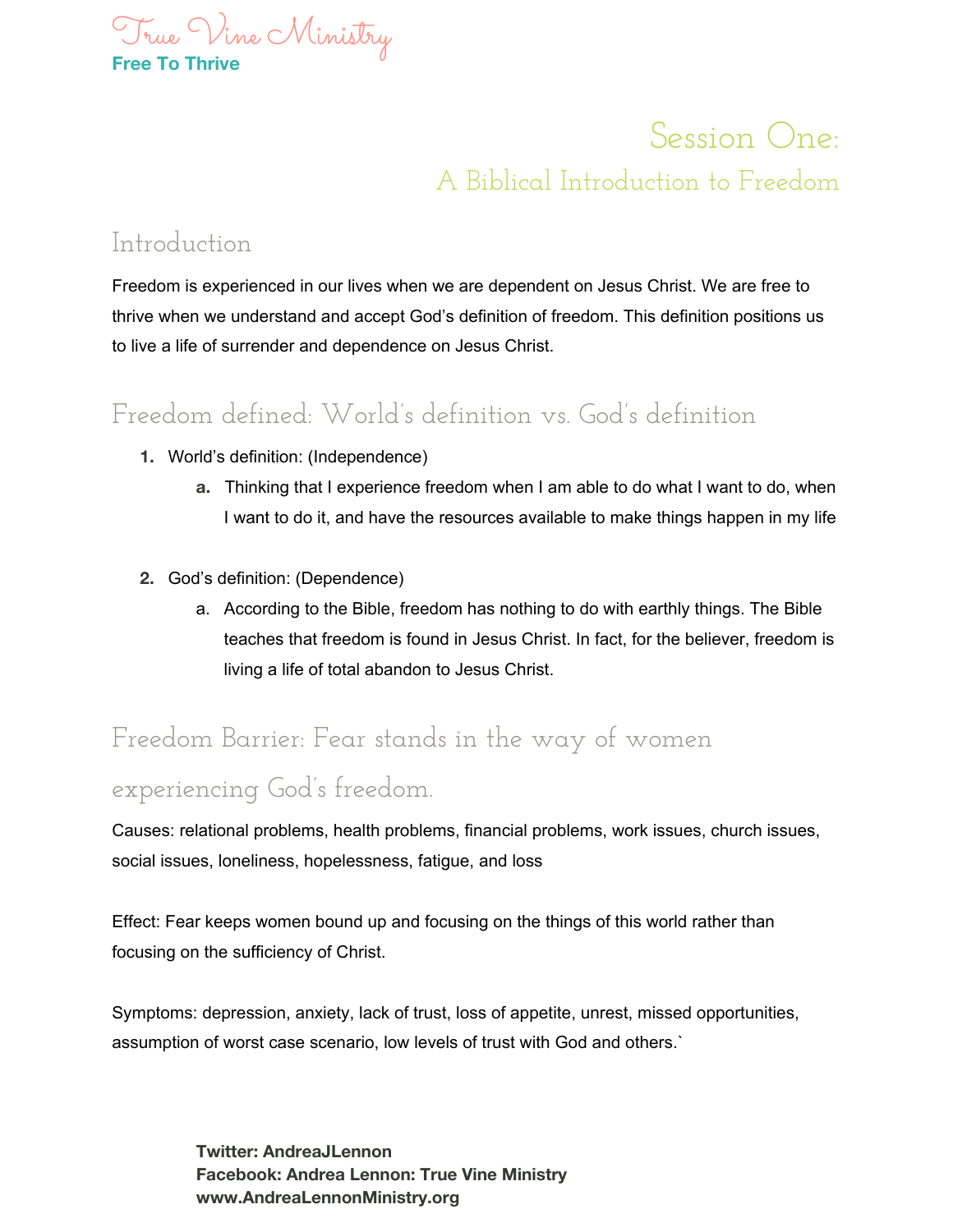

# Dealing with fear in our lives: 3 Truths from God's Word: Psalm 91:1-16.

- 1. Dwelling produces rest. (vs. 1)
	- a. To dwell means to live, to inhabit, or to sit
	- b. Shelter: The relational space in our lives that was created by God and for God.
	- c. Rest: peace of mind and spirit
	- d. Preach Psalm 91:2 to yourself daily. "God is my refuge, my fortress, the one I trust!"
	- e. Application: Daily sit at the feet of Jesus
- 2. Safety flows from His faithfulness. (vs. 4)
	- a. Faithfulness: Principal Hebrew word to signify truth
	- b. Shield: Provides protection from a specific incoming danger
	- c. Rampart: (Watch Tower) Provides oversight to the overall events taking place in an area. Protects from a general danger that might affect a group of people.
	- d. John 17:17, "Sanctify them by the truth; your word is truth."
		- i. Sanctification: Becoming more like Jesus and less like this world
	- e. Application: Saturate your heart and mind with God's word. Claim a passage of scripture that speaks to the issue of fear in your life. Memorize it and ask the Spirit of God to use the passage of scripture in your life.
- 3. Loneliness is never an option. (vs 14-16)
	- a. Often fear makes its way into our lives because we think that we are alone. As a believer in Jesus Christ, we are never alone!
		- i. I will rescue him!
		- ii. I will protect him!
		- iii. I will answer him!
		- iv. I will be with him in trouble!
		- v. I will deliver him!
		- vi. I will honor him!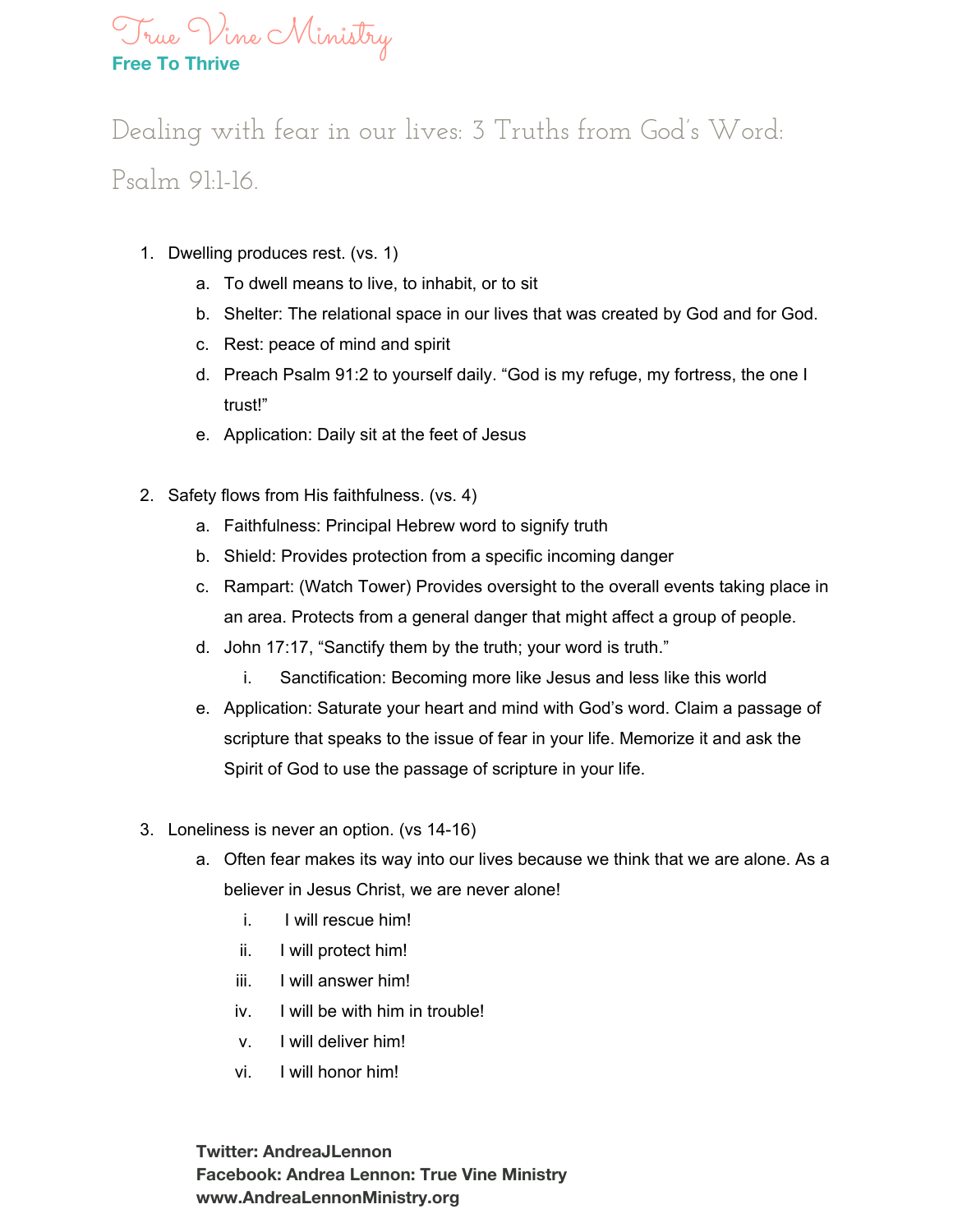

- vii. I will satisfy him!
- viii. I will show him My salvation!
- b. Application: Look for ways that God shows up and surprises you during your week. Journal your experiences and know that nothing is an accident or a coincidence.
- 4. Conclusion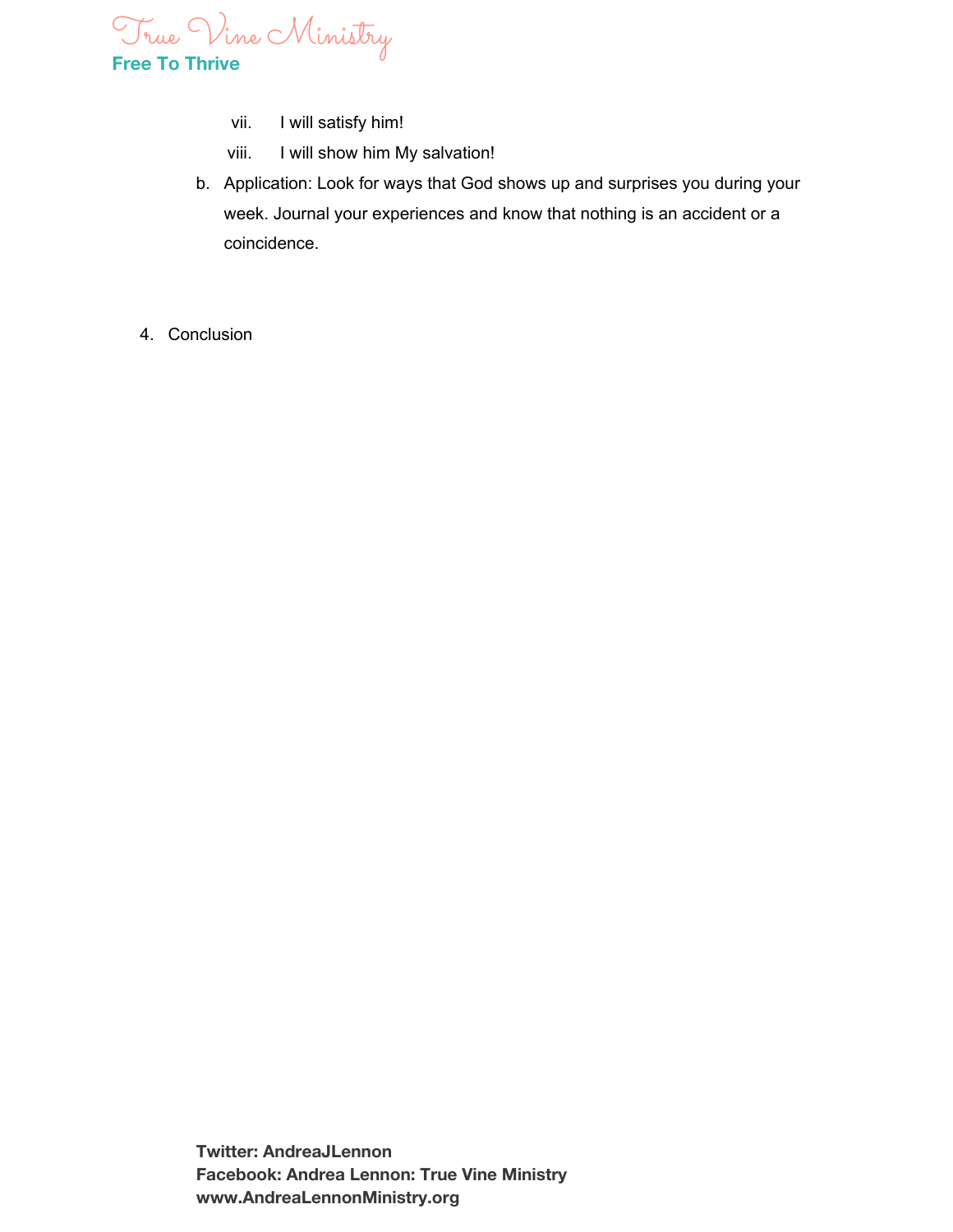

Session Two: A Serious View of Sin

#### Introduction

We are free to thrive when we are liberated from the effect of sin and self so that we can live the life of abundance that God created us to live.

#### Freedom defined: World's definition vs. God's definition

- 1. World's definition: (Independence) Thinking that I experience freedom when I am able to do what I want to do, when I want to do it, and have the resources available to make things happen.
- 2. God's definition: (Dependence) According to the Bible, freedom has nothing to do with earthly things. The Bible teaches that freedom is found in Jesus Christ. In fact, for the believer, freedom is living a life of total abandon to Jesus Christ.

## Barrier to Freedom: Sin creates a barrier between God and man. Therefore, sin is serious.

Causes: sin is any wrong thought, action, or reaction.

Effect: For the unbeliever, sin separates that person from God and destines the person to spend all of eternity paying their costly sin debt. For the believer, sin breaks fellowship with God.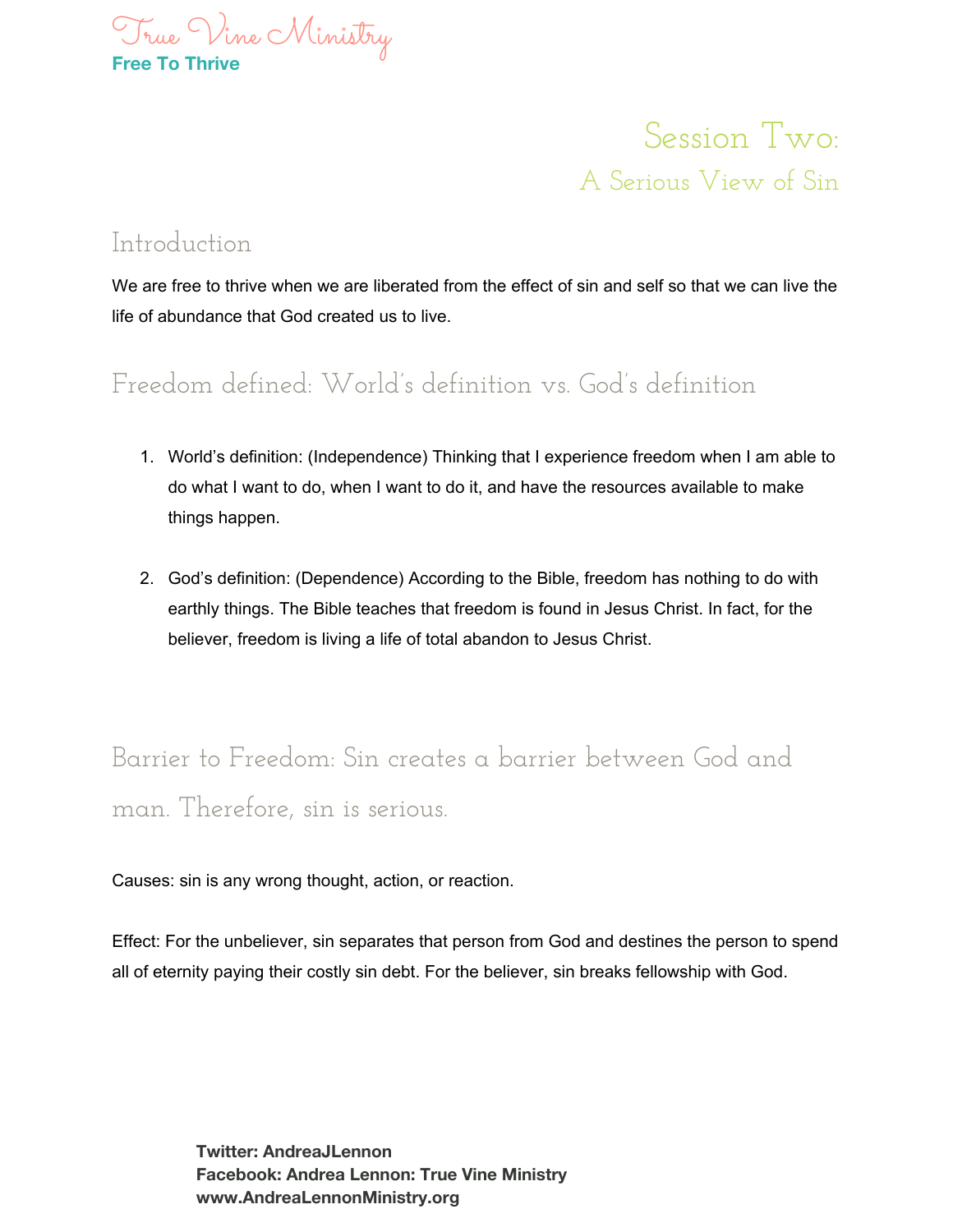

### How to deal with sin in your life:

- 1. Confess the sin in your life: "If we confess our sins, he is faithful and just and will forgive us our sins and purify us from all unrighteousness." 1 John 1:9
	- a. Confess: to agree, to consent, to admit, to tell, or to acknowledge.
	- b. Example: I hit my brother.
- 2. Repent from the sin in your life: Acts 3:19, "Repent, then, and turn to God, so that your sins may be wiped out, that times of refreshing may come from the Lord..." Acts 3:19
	- a. Repent: To repent means to undergo a moral reorientation.When we repent we acknowledge the error in our ways and turn towards God's way of truth and righteousness. Repentance is much more than sentiment—it is a change that occurs in the heart and mind.
	- b. Example: I hit my brother, and I will not do it again.
- 3. Change the way you view the sin in your life--- renewing the mind. "Do not conform any longer to the pattern of this world but be transformed by the renewing of your mind, then you will be able to test and approve God's will--- his good, pleasing, and perfect will." Romans 12:2
	- a. Renewing: renewal, renovation, rejuvenation, to make like new, or to get a fresh start.
	- b. Example: I hit my brother, and I will not do it again. Instead, I am going to love my brother.

# Barrier to Freedom: The past can inhibit women from experiencing God's freedom.

Causes: Past mistakes, abuses, secrets, unresolved hurt or pain

Effect: Unresolved issues from the past will control us. If not addressed, issues from our past will influence the way that we think, act, interact, respond, feel, and live.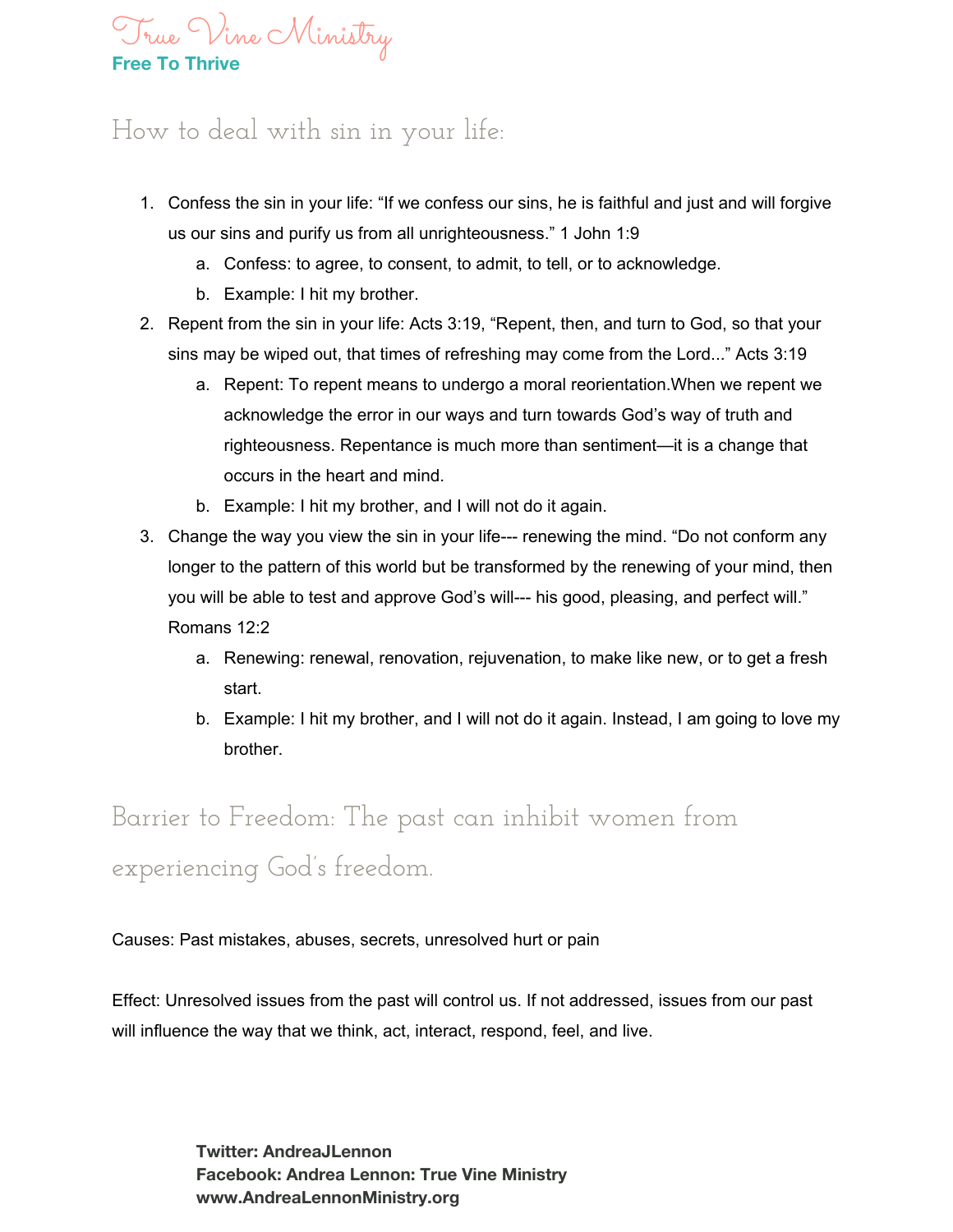

# How to deal with a troubled Past: Know God's Word and Believe It!

"Therefore, if anyone is in Christ, he is a new creation, the old has gone, the new has come!" 2 Corinthians 5:17

"There is now no condemnation for those who are in Christ Jesus, because through Christ Jesus the law of the Spirit of life set me from the law of sin and death." Romans 8:1

"This then is how we know that we belong to the truth, and how we set our hearts at rest in his presence whenever our hearts condemn us. For God is greater than our hearts, and he knows everything." 1 John 3:19-20

 $\operatorname{\mathbb{A}}$ pp $\operatorname{\mathbb{I}}$ ication: Live your life the same way you read a good book. Do whatever it takes to get to the point where you can "turn the page" on the repeated sin and painful event from your past.

Pray this prayer, "Lord, shine your bright light into every dark corner of my soul."

- If you need to confess something, confess it.
- If you need to make restitution, make restitution.
- If you need to ask forgiveness, ask forgiveness.
- If you need to accept responsibility, accept responsibility.
- If you need to let something go, let it go.
- If you need to get help, get help.
- If you need to share a secret from your past with a trusted friend, share it.

#### Conclusion: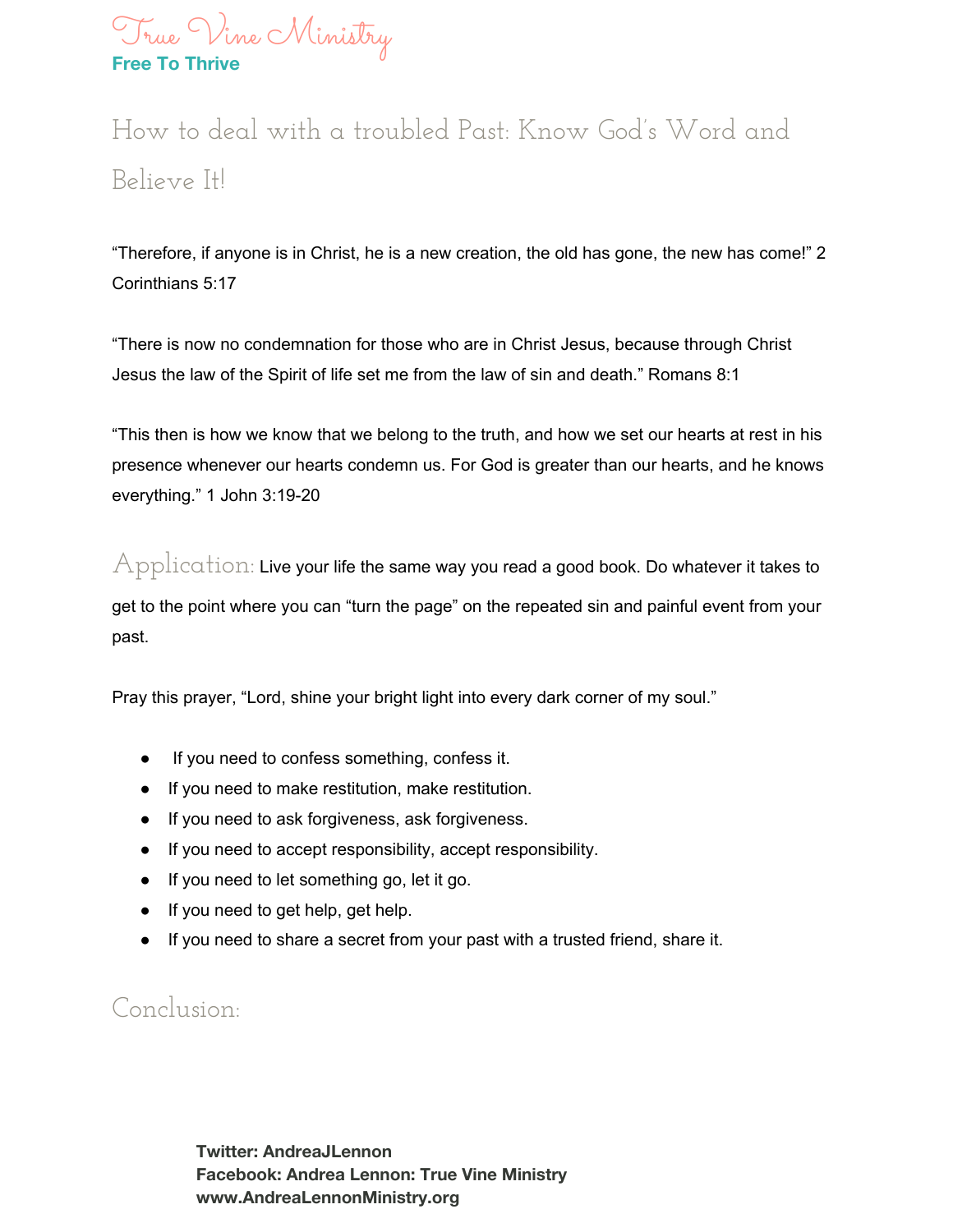

# Session Three: A Proper View of God's Word

#### Introduction

Freedom is experienced in our lives when we know and embrace God's word and base our lives on the teachings found in the Bible. God's word defines freedom and instructs us on how to live in freedom. As a result we should know the truth, live the truth, and share the truth of God's word.

### Jesus: The Word became flesh and dwelt among us.

How can we know the truth, live the truth, and share the truth in our lives?

We can learn practical ways by examining the Bible and observing ways that the early followers responded to Jesus.

"The Word became flesh and made his dwelling among us. We have seen his glory, the glory of the One and Only, who came from the Father, full of grace and truth." John 1:14

- 1. Mary of Bethany responded to Jesus in different seasons of life:
	- a. Freedom in the midst of busyness: Luke 10:38-42
		- i. Mary sat: This word carries a sense of action.
		- ii. Mary listened: Means to hear with attention, to embrace, to receive, or to accept what is being said.

Application from Luke 10:38-42: Add sitting at the feet of Jesus to your "to do" list. As you sit at the feet of Jesus, incline your ear to Him. He will teach you even during the busy seasons of life!

- b. Freedom in the midst of pain: John 11:17-45
	- i. Mary allowed her relationship with Jesus to impact her inside of her home.
	- ii. Mary responded to Jesus.
	- iii. Mary recognized Jesus' authority.
	- iv. Mary participated in setting other captives free.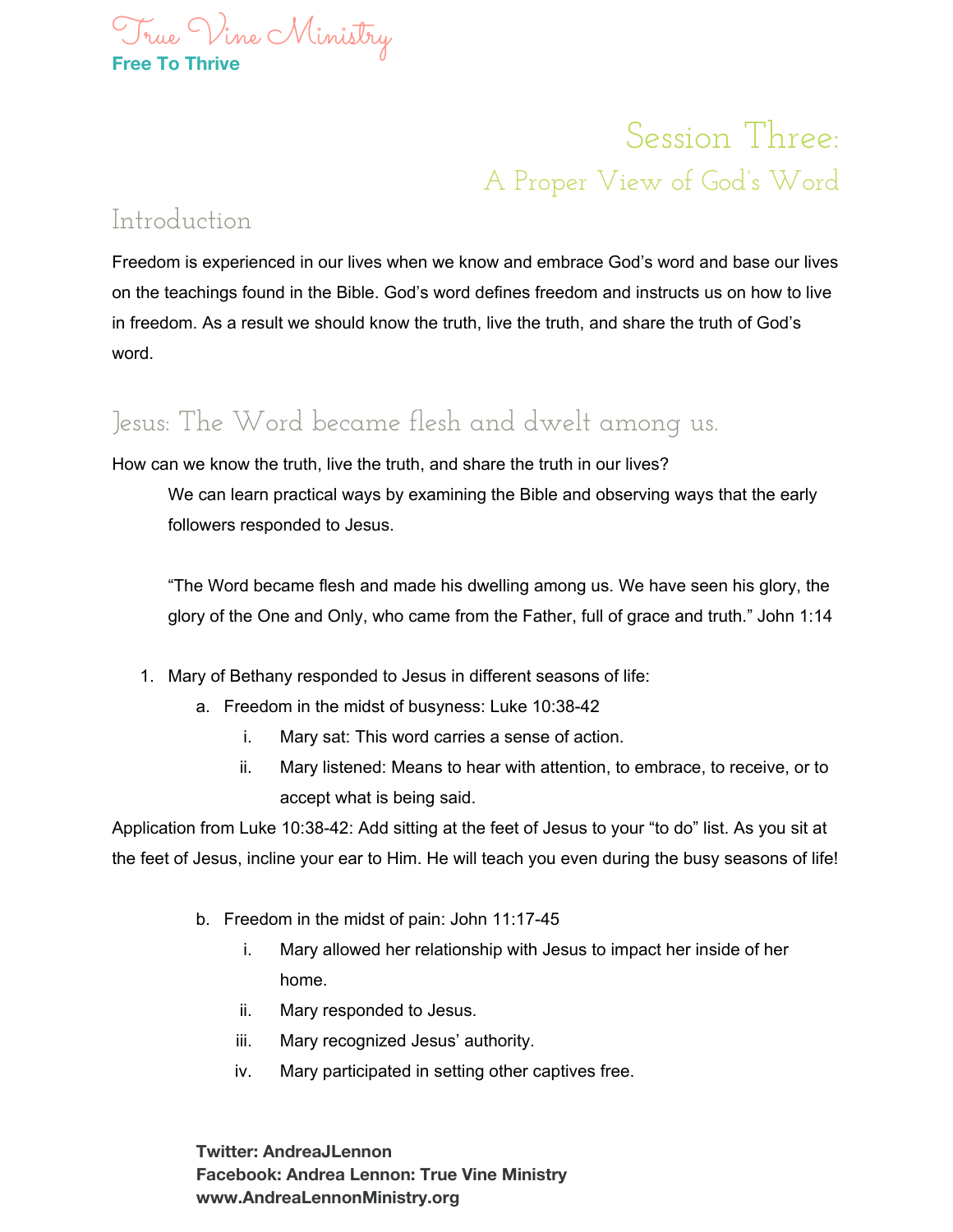

Application from John 11:17-45: Our relationship with Jesus should impact the way we live inside our homes. We need to move past emotion and embrace a diligent walk with Jesus. When Jesus' Word calls us to action, we need to quickly obey as we follow hard after Jesus.

- Utilize God's Word to establish His authority over your life.
	- Creator/creation
	- Master/servant
	- Potter/clay
	- Vine/branch
	- Savior/sinner
	- Teacher/student
- Utilize God's word as a weapon for healing, hope, and restoration in your life as well as in the lives of others.
	- c. Freedom in the midst of criticism by others: Matthew 26:6-13
		- i. Mary focused on Jesus instead of the criticism around her. She lived in the faith zone instead of the fear zone.
		- ii. Mary lived a life that led to a long-term spiritual legacy. This occurred the moment that Mary's story became a part of God's story.

Application from Matthew 26:6-13: Stay focused on Jesus even when others do not understand the call on your life.

- Invite God to fight the hard battles for you.
- Respond to the call of God in your life as you refuse to live in the fear zone. Daily make the choice to live in the faith zone.
- Move past a glance and embrace a gaze at God and His Word.
	- Glance: to take a quick look or refer to something briefly or indirectly.
	- Gaze: fixing your eyes in a steady intent, to look often with eagerness and studious attention.

Conclusion:

Session Four: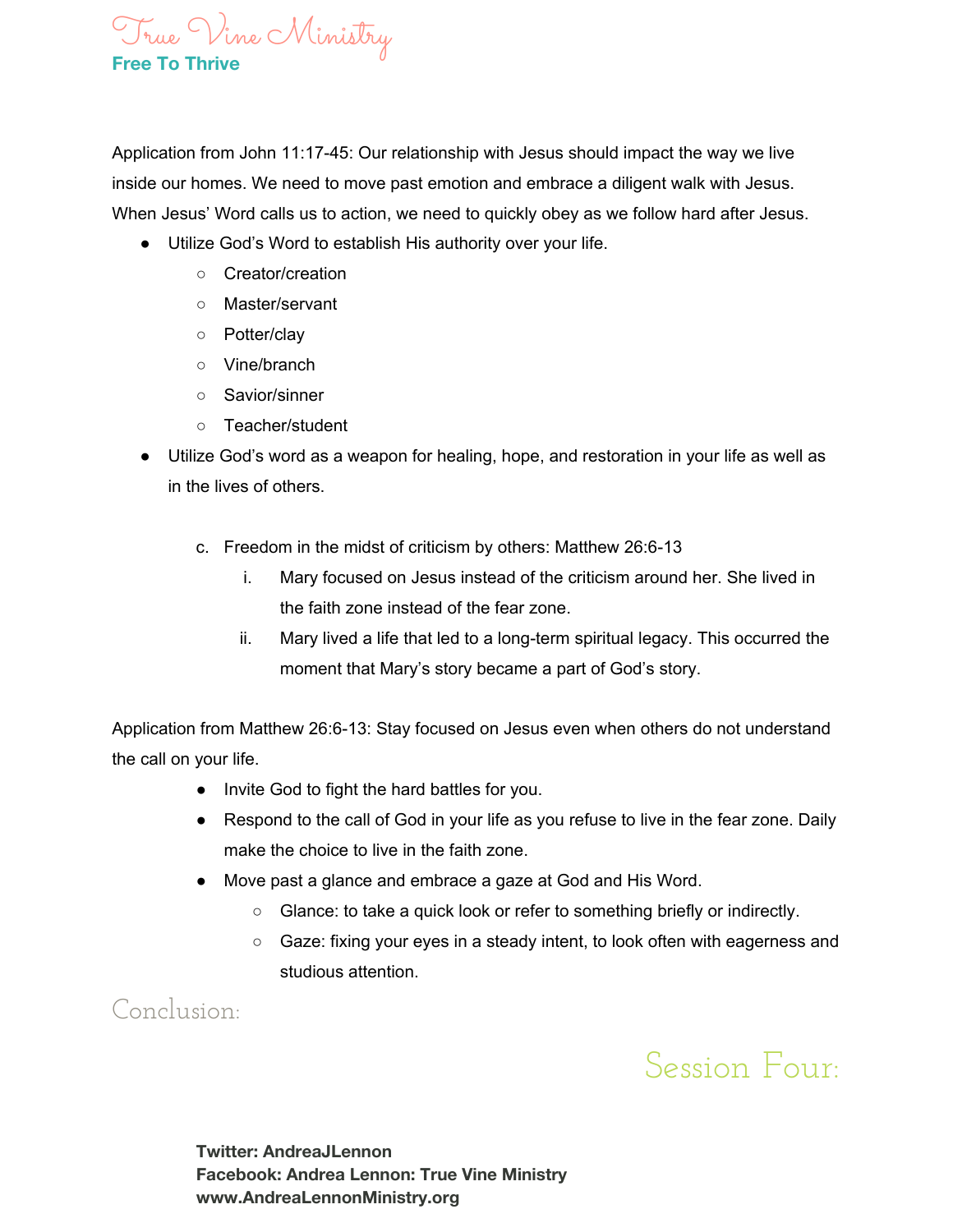

### The Benefit of Right Theology

#### Introduction

God's word teaches that God is our Creator, Sustainer, Provider, and Protector. Knowing God in these ways allows us to experience freedom no matter what is going on in us or around us. The outcome? We live a life based on truth instead of on our ever-changing emotions.

### Knowing God based on four important theological truths:

- 1. God is our Awesome Creator.
	- a. God is the Creator: "The Lord God formed the man from the dust of the ground and breathed into His nostrils the breath of life, and the man became a living being." Genesis 2:7
	- b. We are the creation: "As a father has compassion on his children, so the Lord has compassion on those who fear him; for he knows how we are formed, he remembers that we are dust." Psalm 103:13-14

Key Verse: "Be still and know that I am God." Psalm 46:10

Key Thought: God created you and gave you life. Your life is NOT an accident.

2. God is our Powerful Sustainer.

Key Verse: "I lie down and sleep; I wake again, because the Lord sustains me. I will not fear the tens of thousands drawn up against me on every side." Psalm 3:5-6

Key Thought: God takes care of you.

- a. Background to Passage: 2 Samuel 15-1
- b. Absalom Tricked David:
- c. David Responded:
- d. Absalom Pursued David:
- e. David's Situation:
- f. The Rest of the Story:
- 3. God is our Plentiful Provider.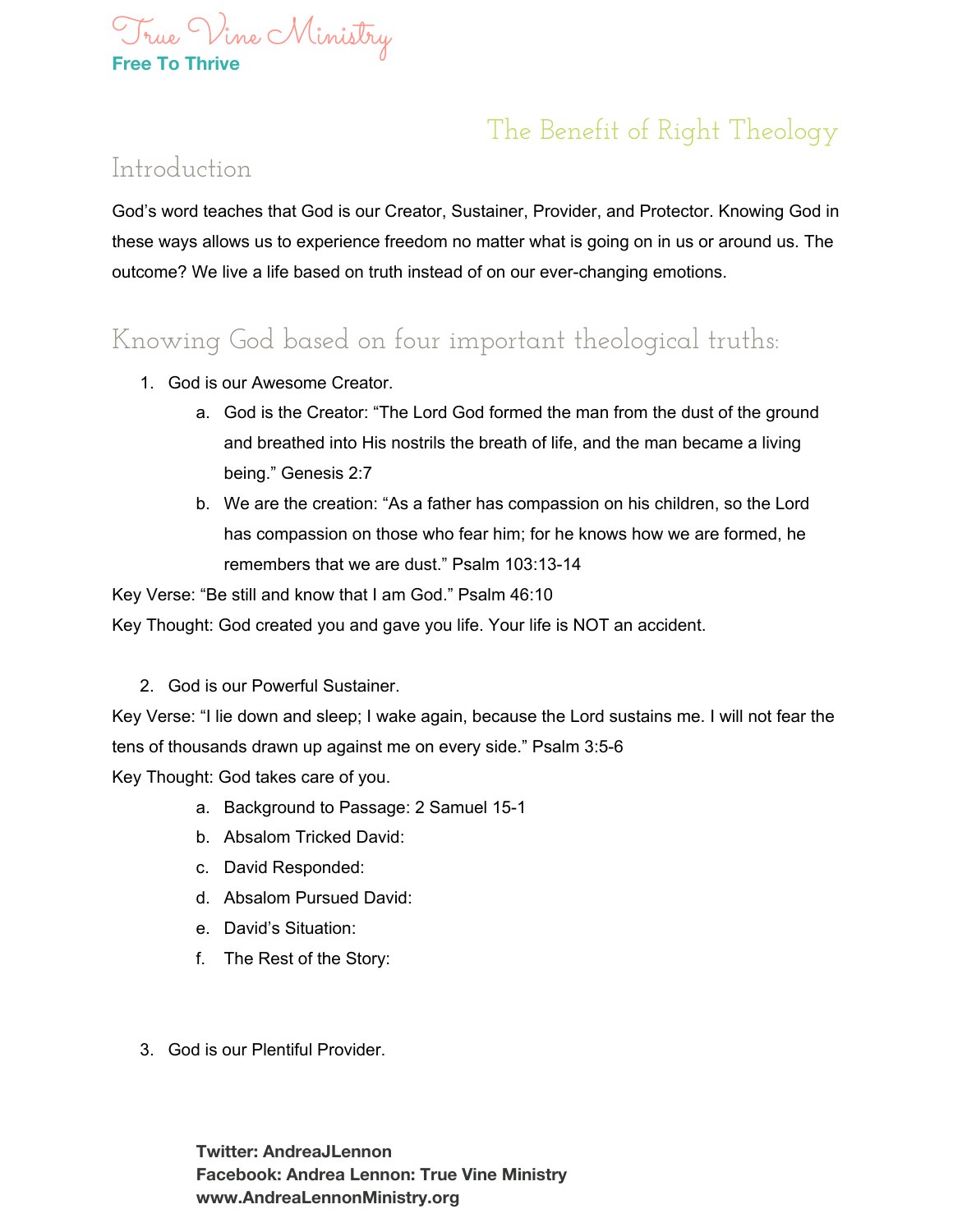#### True Vine Ministry **Free To Thrive**

Key Verse: "The Lord answered Moses, 'Is the Lord's arm too short? You will now see whether or not what I say will come true for you.'" Numbers 11:23 Key Thought: God gives us everything that we need.

Background to Numbers 11:23:

- The Children of Israel are on their way to the Promised Land.
- God provided the Nation with manna to eat and water to drink.
- The Children grew tired of the manna; they wanted meat!
- Moses turned to the Lord in frustration: Numbers 11:10-15
- God's responded: Numbers 11:18-22
- God stated His ability to provide in a question: "Is the Lord's arm to short?"
- The Outcome: Numbers 11:31-32

Three Important Points:

- God's ability to provide always surpasses any and every need in our lives.
- We need to trust God and know that He knows the difference between a need and a want in our lives. We need to thank God for the manna and humbly ask God to provide the meat.
	- 4. God is our Passionate Protector.

Key Verse: "The Lord will fulfill his purposes for me; your love, O Lord, endures forever--- do not abandon the works of your hand." Psalm 138:8

Key Thought: God knows the number of days we will spend on this earth and everything that will happen to us while on earth.

Think about this: God has been protecting our lives since the moment we were conceived.

Psalm 139:13 & 16, "For you created my inmost being; you knit me together in my mother's womb... All the days ordained for me were written before one of them came to be."

Ephesians 2:10, "For we are God's workmanship, created in Christ Jesus to do good works, which God prepared in advance for us to do."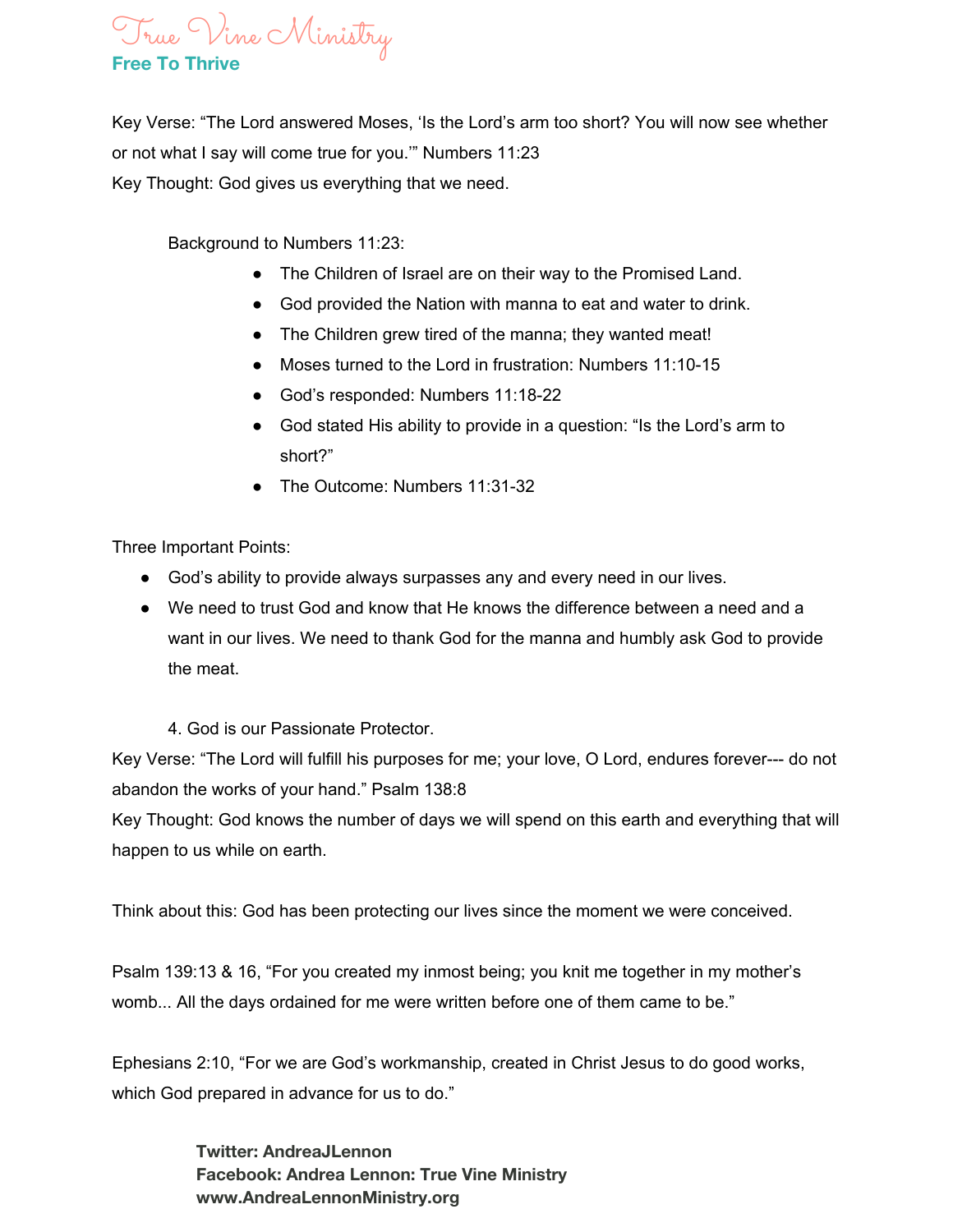

- B. What can we learn from this truth:
	- We do not have to make things happen in our lives. Instead, we simply need to surrender to the plan God.
	- The cross of Christ provides a way for us to know God in a real, personal way. "But God demonstrated his own love for us in this: While we were still sinners, Christ died for us." Romans 5:8

### Application and Conclusion:

In response to these four truths, we can shout, "What can man or this life do to me?" The answer: Absolutely NOTHING!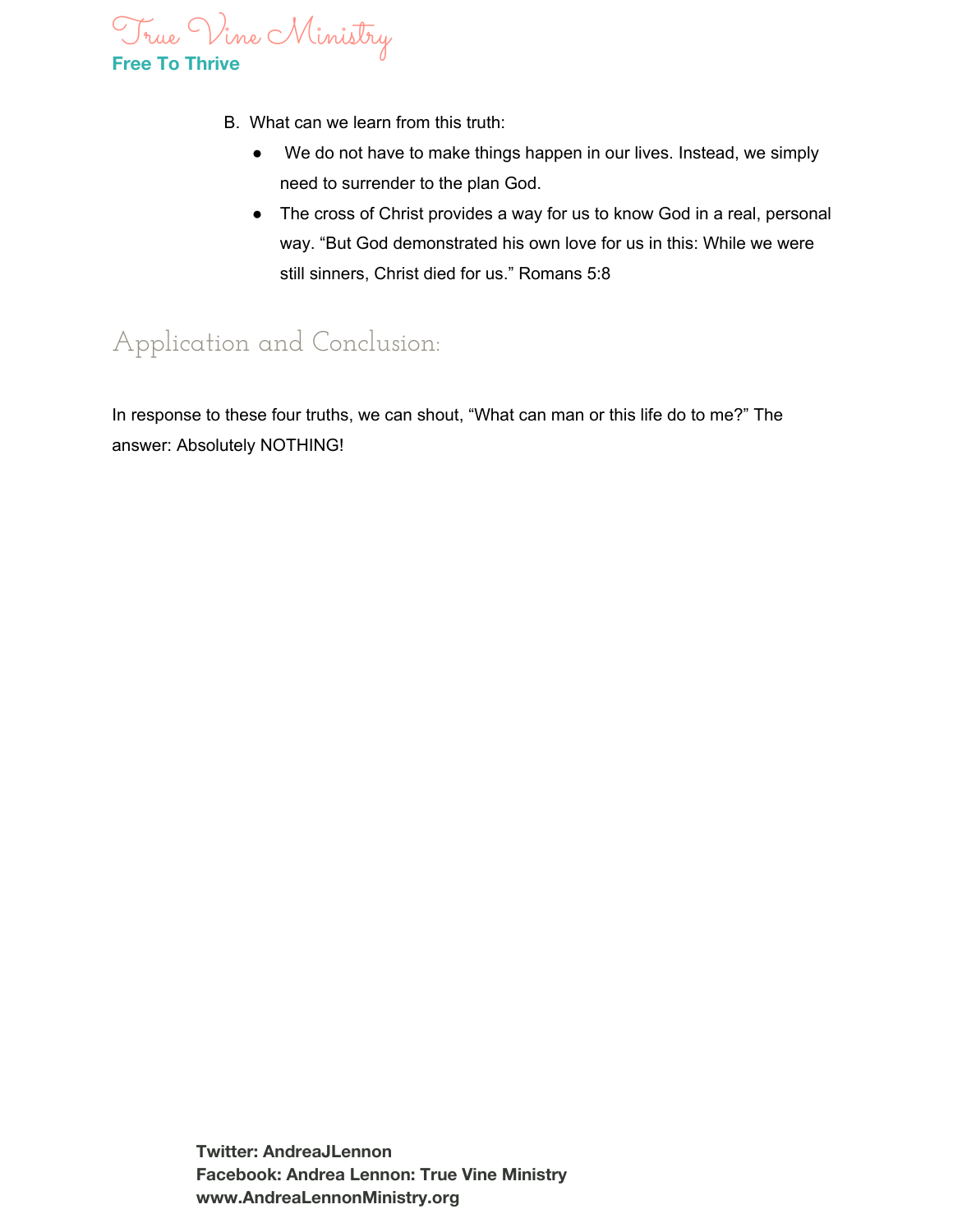

## Session Five: A God-Size Resolve

#### Introduction

In order to live in the freedom that Christ provides, we must willingly fight a constant fight. We must engage in spiritual battle to the point where victory is ours in Jesus Christ. We have two obstacles: our flesh and the devil. The best way to fight a constant fight is to demonstrate a God-sized resolve. We do this by living a consistent life that is disciplined, focused, and faithful.

### The Call to Fight:

Key Verse: "Put on the full armor of God, so that when the day of evil comes, you may be able to stand your ground, and after you have done everything to stand. Stand firm..." Ephesians 6:13-14

- Our Responsibility: Put On...
- Our Resource Supply: ...the full armor of God...
- Our Reality: ... so that when the day of evil comes…
- Our Resolve: ... you may be able to stand your ground, and after you have done everything to stand. Stand firm... (again, and again, and again!)

#### Ten Ways to Develop a God-sized Resolve:

1. Have a consistent quiet time: It is crucial for us to interact daily with the Bible. Not only should we read the Bible, we should allow the Bible to impact the way we live. This means that the Bible should shape the way that we think, act, react, make decisions, and set priorities. Tip: Pick a physical location that is free from distractions, pick a time of day that works best for you, pick a tool that you will use in addition to your Bible, and pick a pattern that will tell you how often you will have a quiet time. Having a plan and sticking to the plan will help you have a consistent quiet time. If you are just beginning, use the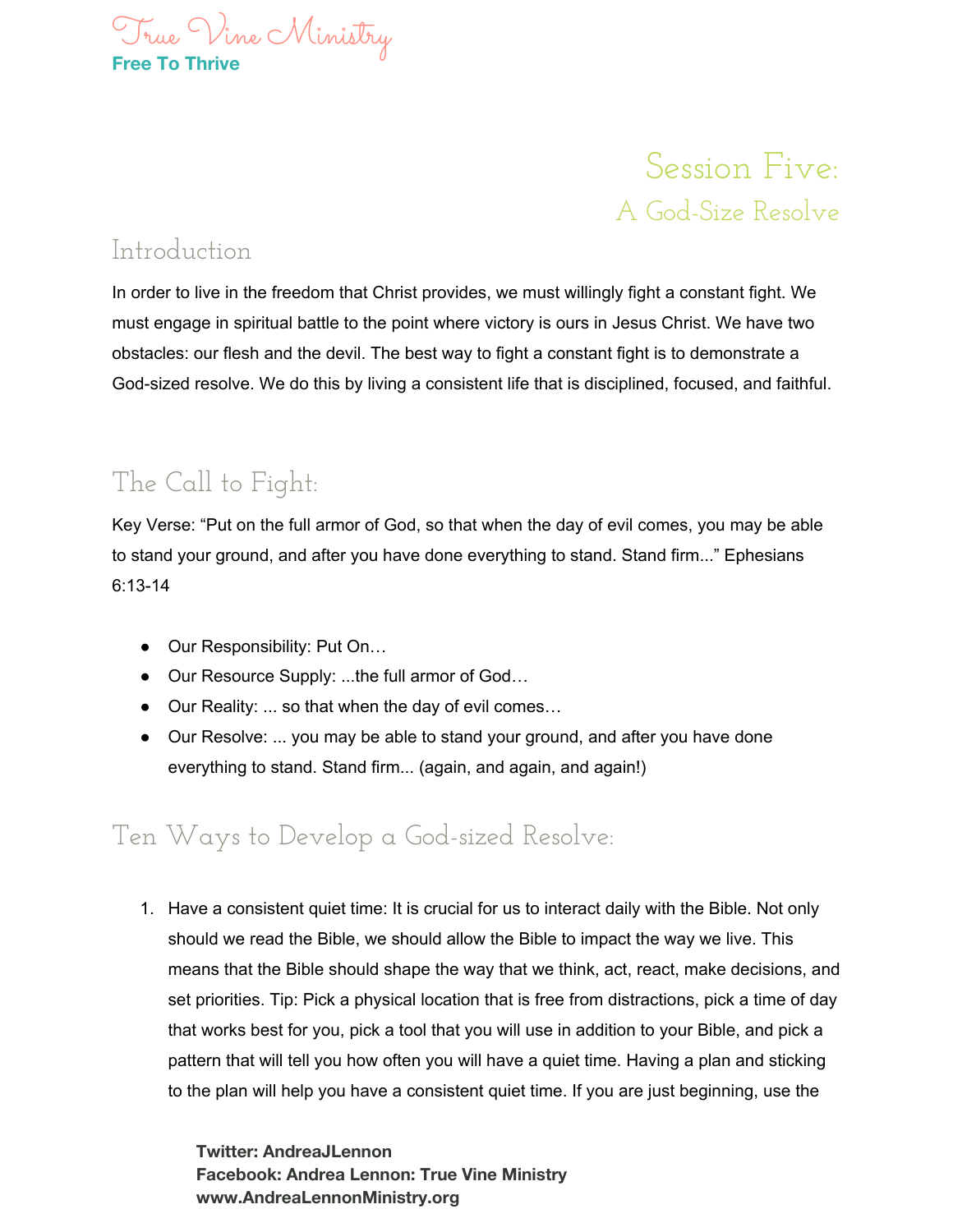1-1-1 plan. Pick one book of the Bible, read one chapter a day, and claim one verse of scripture.

True Vine Ministry

**Free To Thrive**

- 2. Memorize Scripture: Obeying God's Word keeps us from making mistakes, and it provides a solid roadmap for us to follow. When God's Word is in our hearts, we have access to it 24/7. Tip: Pick a verse of scripture, write it on a notecard, and carry it with you everywhere you go. Look for the empty two and three minutes in your day and memorize your verse. Do not be afraid to memorize lengthy passages of Scripture.
- 3. Journal your thoughts: It is always beneficial to record God's work in our lives. I utilize journaling the most when I am struggling to understand my feelings. I find that writing things out helps me to process deep emotions that are hidden in my heart. As I write my thoughts in my journal, I recognize what is going on in my heart, and I am able to turn my struggles over to the Lord. Tip: Purchase an inexpensive journal and begin to record God's work in your life. You can also write scripture in your journal, inserting your name and situation. This will help you to move head knowledge to heart knowledge.
- 4. Create a prayer closet: I cannot overstate the benefit of a prayer closet. A prayer closet is a specific place to go when you need to be alone with the Lord. When my children were younger, I learned the value of a prayer closet. I told my children, "When I am in my prayer closet, you are NOT allowed to interrupt me unless it is an emergency." I wanted to teach my children to respect my time with Jesus. Tip: Select a location in your home that is suitable to become your prayer closet. Teach the members of your family to respect the important time that you spend with Jesus in this place.
- 5. Fill your life with close friends: It is important to surround yourself with people who love Jesus and encourage you in your daily walk with Jesus. Your close friends should hold firmly to the teachings in the Bible. Also, they should believe in you and want what is best for you. There is no place for competition or jealousy in these types of relationships. Your close friends are real friends. They tell you what you need to hear, and they express it in a way that lets you know that you are loved and valued, not only by them, but also by God. Tip: Take an inventory of your friendships. Determine if there are any friendships in your life that are not good for you. If so, set new boundaries. Ask the Lord to bring friends into your life who are positive and productive for you. As women, we need to surround ourselves with Godly people who cheer for us and challenge us in a Christ-honoring way.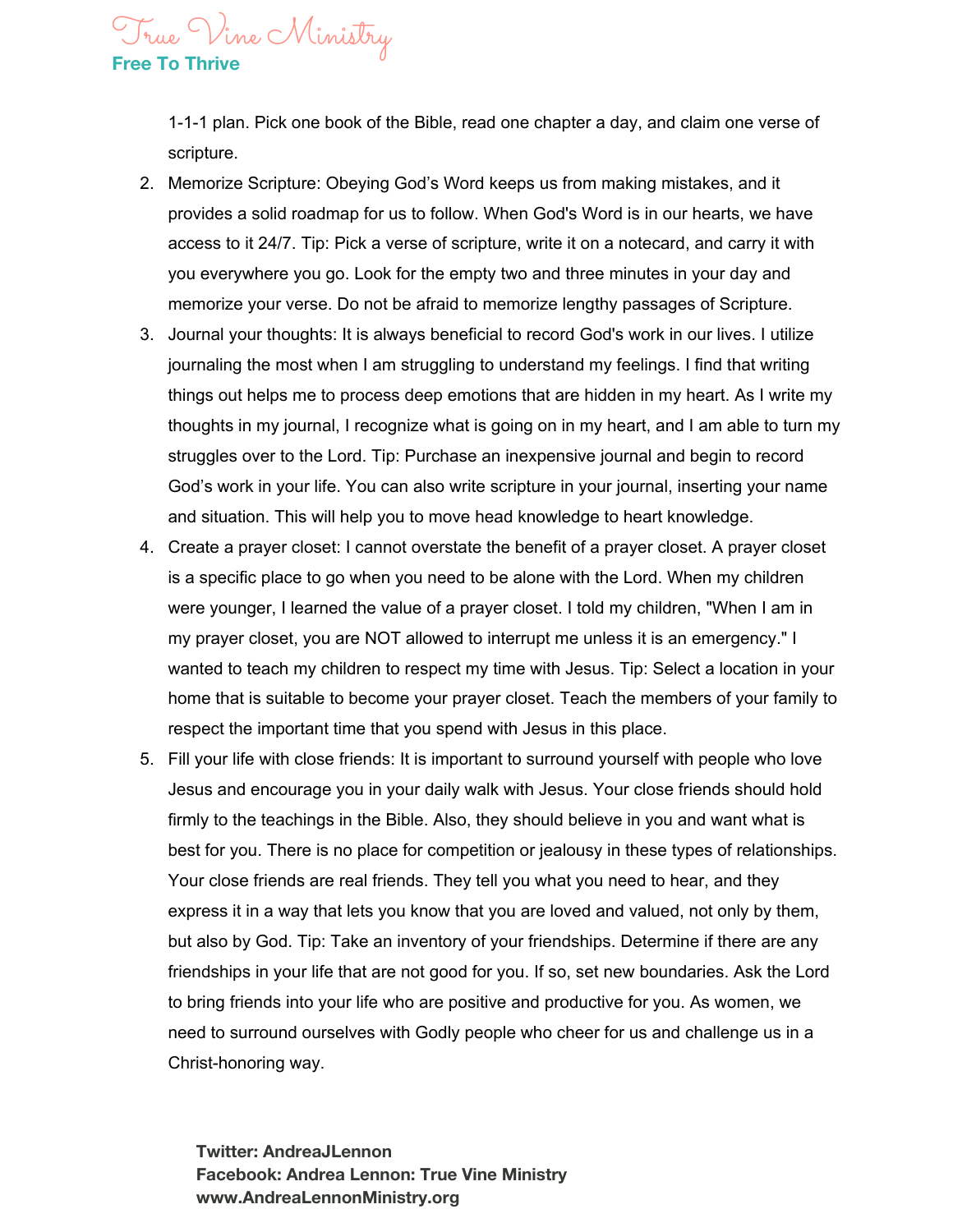# True Vine Ministry

#### **Free To Thrive**

- 6. Have a balanced prayer life: Following a prayer model helps us to have a balanced prayer life. The result: we will not only ask God for things, but we will also learn how to praise God for the way He is at work in our lives. Tip: Write out a few prayers following this model. Take note of how the model helps you to see the ways that God is at work in your life. Avoid the tendency to become regimented in your prayer time. Remember, a prayer is nothing more than an ongoing conversation with God. Keep it real, relational, and balanced!
- A- Adoration: praise to God
- C- Confession: confession of sins
- T- Thanksgiving: thanksgiving for what He is doing
- S- Supplication: presenting requests to God
	- 7. Utilize personal worship: I cannot overstate the benefit of personal worship in a believer's life. For me, when I feel anxious, grumpy, sad, or mad, I worship the Lord. This process allows me to take my eyes off of myself and put them on Jesus. Tip: Use your Ipod and listen to music during your daily routines--- laundry, cooking, cleaning, exercise, etc. Sing hymns of the faith that are meaningful to you. Praise the Lord as you walk around the block and think about all the things He has done for you.
	- 8. Allow good media into your life : No matter what type of book you like to read, television show that you like to watch, magazine that you regularly subscribe to, or social media that you participate in, find ones that provide a good influence in your life. We live in a day and age where we have access to so much media. This media can be a temptation that inhibits our walk with God, or it can be a blessing that enriches our walk with God. Tip: This week evaluate everything that you read, watch, and subscribe to. Make sure that everything that you put into your heart and mind honors Jesus. Turn on the filter of Jesus when it comes to media. Jesus determines what stays and what goes!
	- 9. Fast from a creature comfort: Fasting is removing a creature comfort from your life so that you can focus on the Lord. Often we associate fasting with food. However, we can fast from anything that brings enjoyment into our lives. I find fasting to be helpful when I need to overcome sin, seek God's presence, or gain spiritual clarity. Tip: This week remove a creature comfort from your life. Start out small and make sure that as you fast, you focus on Jesus rather than on the item you are fasting from. Avoid filling your life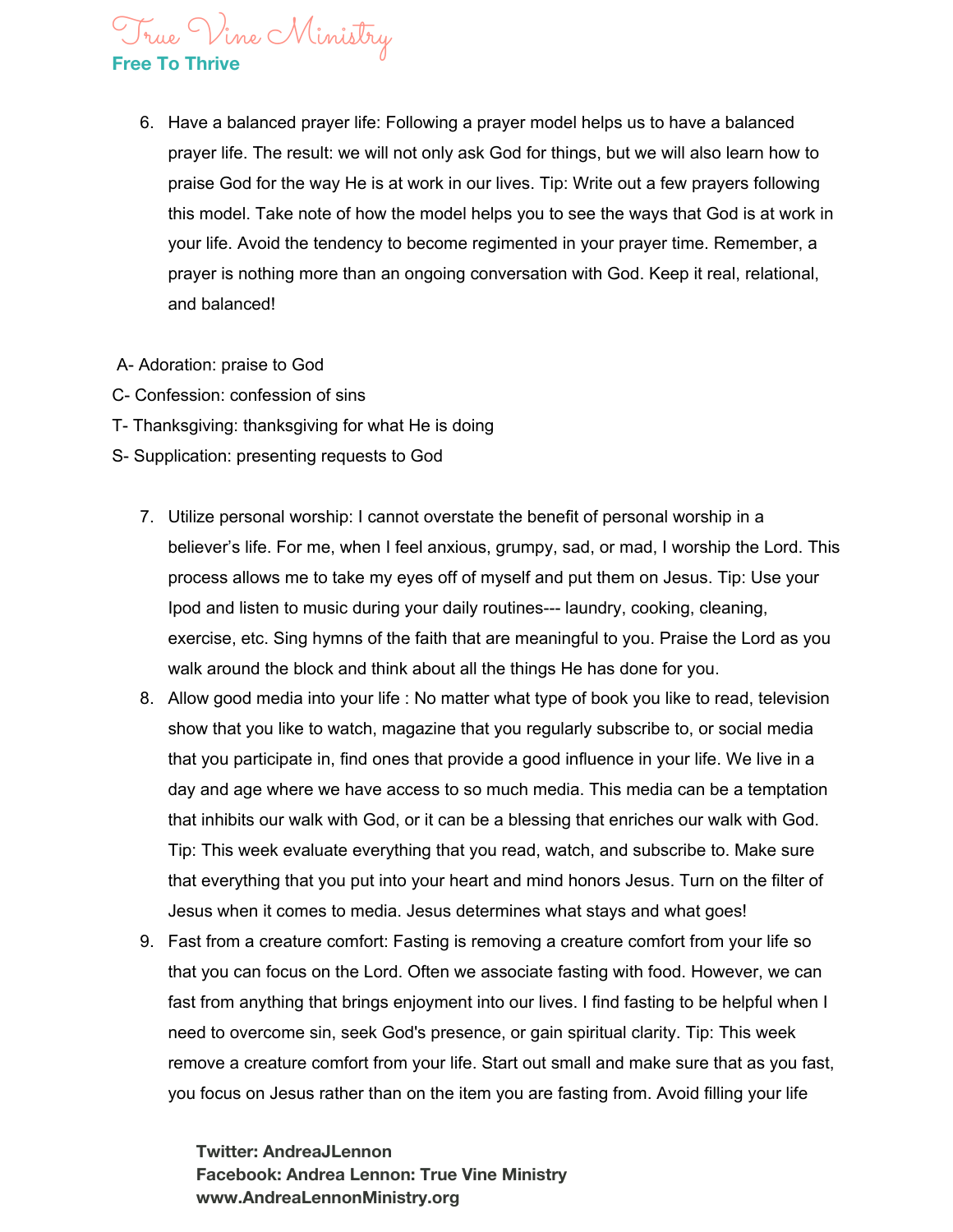True Vine Ministry **Free To Thrive**

with "other things" when you fast. Focus on Jesus and use your "hunger" for the creature comfort to drive you to Jesus and His Word.

10. Give till it hurts: When we give of our resources, we accomplish two things. First, we demonstrate the truth that every resource in our lives belongs to God. Second, we demonstrate faith that God will provide for our daily needs. Tip: Instead of having a garage sale or taking part in a consignment event, give your things away. Or, take a certain amount of money and tuck it in your purse or wallet. Ask God to show you how He wants you to use that money for His glory. If your funds are low, use your time as a resource. Set aside one hour a week and ask the Lord to show you how to use it to honor Him. This type of approach to giving is powerful in our lives. It teaches us to be sensitive to the way God is at work around us.

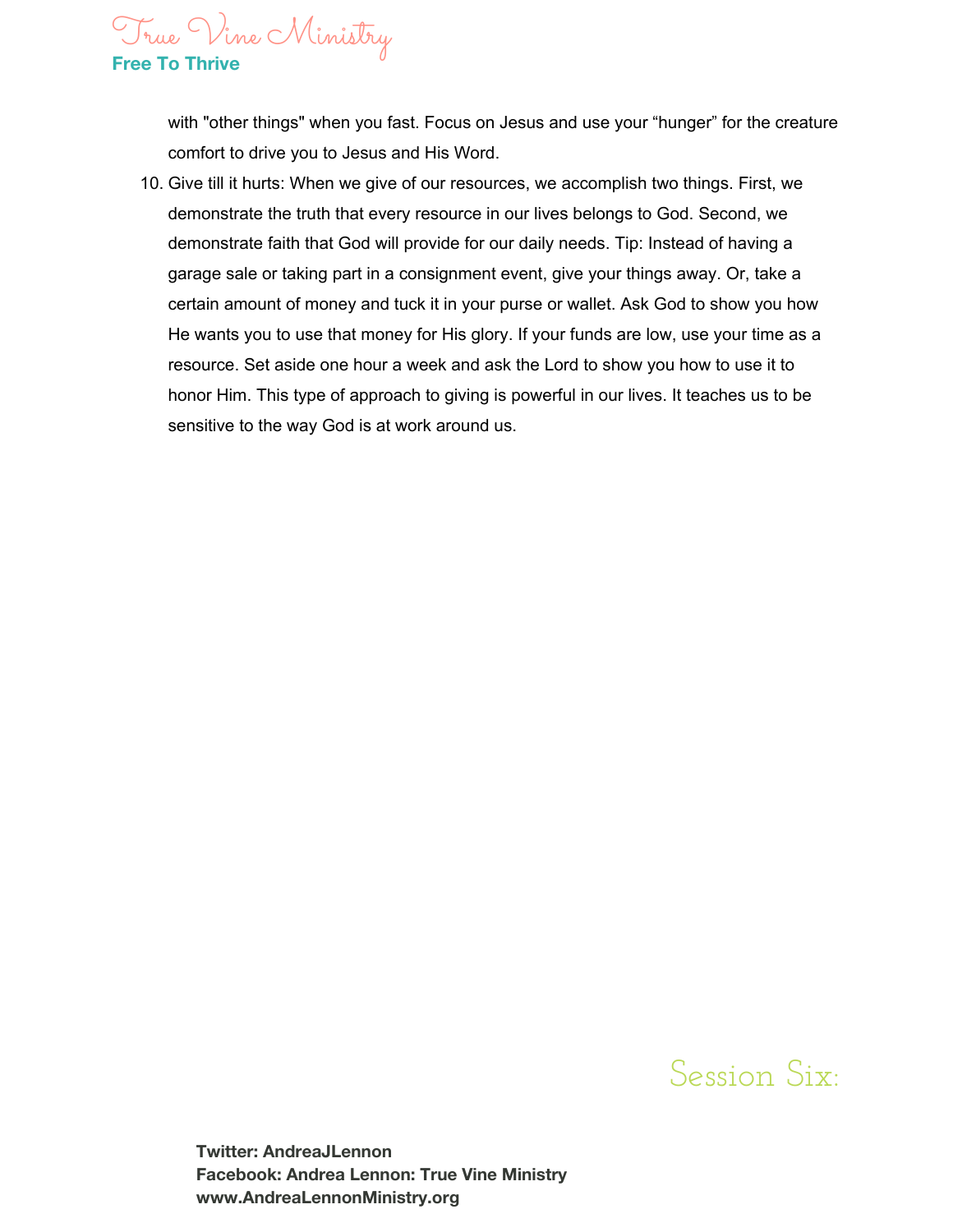

### A Willing Spirit

#### Introduction

Once we embrace freedom, we must resolve to live in the freedom that Christ provides. Freedom always leads to the point of surrender, "Lord I will do whatever you ask me to do!" Although this concept of surrender goes against everything the world teaches, it is essential to true freedom. We are free to thrive when we want Jesus more than we want anything else; as a result, we are willing to give everything to Jesus in order to follow His plans, not our own.

### A True Picture of Surrender: Luke 1:26-37

Mary was:

- A Virgin:
- Pledged to be Married to Joseph:
- Talking to an Angel:
- Hearing Life-altering News:
- Experiencing the Nothingness of God:
- Expressing a Humble Response: (Vs. 38)

Application: Mary's time on this earth

● You are born into a humble Jewish family.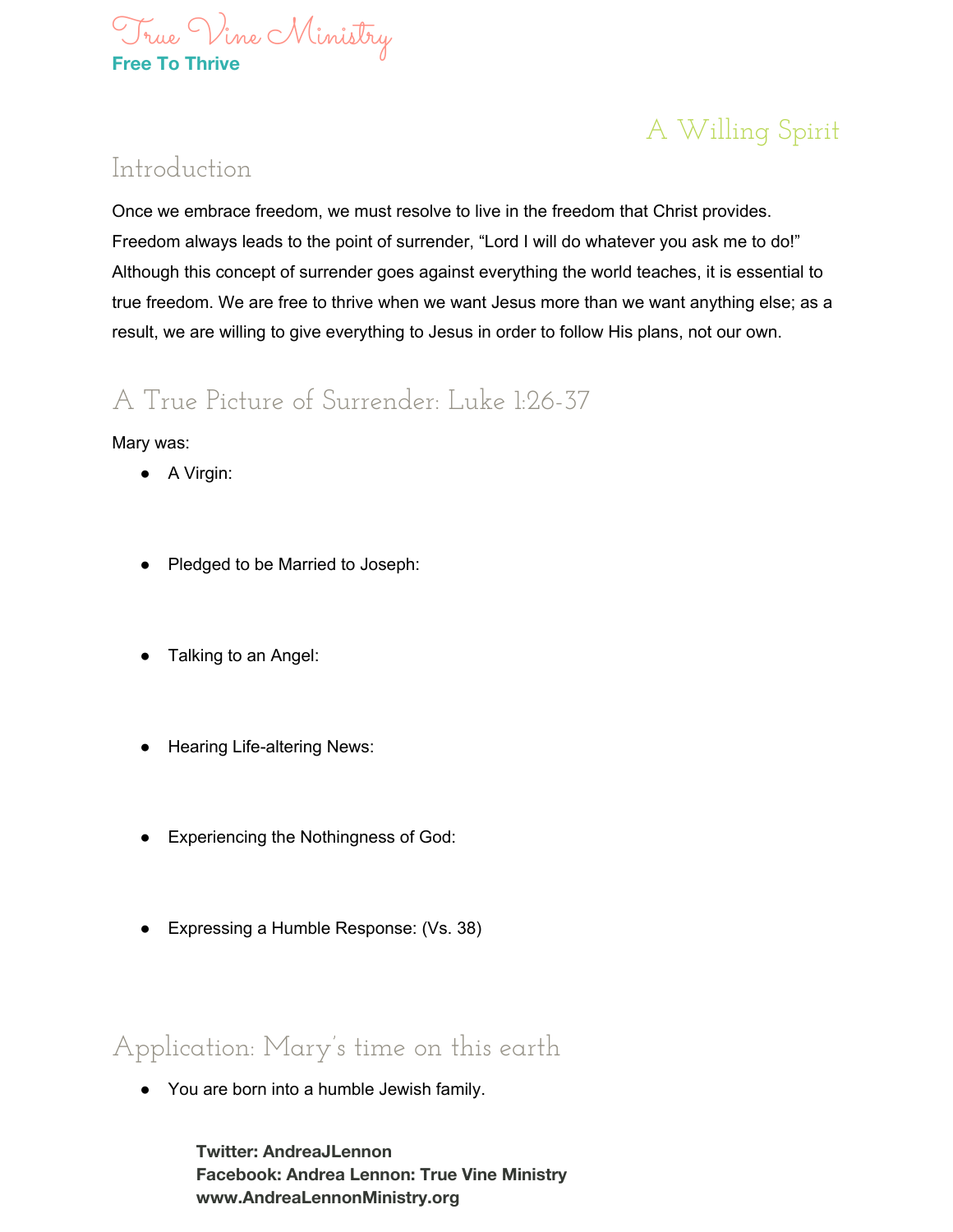#### True Vine Ministry **Free To Thrive**

- It has been 400 years since the last prophet spoke, yet there is hope. The Messiah is coming! You do not know when or how, but you believe.
- One day, as a teenager, an angel appears to you. The angel tells you the news--- the Messiah is coming and He is coming through you!
- You conceive a child, even though you are pure. You face ridicule, speculation, questions, and hardship. You agree to the pregnancy even though Joseph may never understand.
- When you are nine months pregnant, you travel by donkey to Bethlehem and discover that there is no place for you to stay. God provides a humble animal stall, and you deliver the long-awaited King.
- Angels, Shepherds, and later Magi come to you and worship the newborn King. An angel appears to you and tells you to leave Bethlehem and move to Egypt. You must move quickly in order to protect the King.
- When the threat is over, you return to Nazareth and raise God's Son as a regular child who laughs when things are funny and cries when things hurt.
- You take a trip to Jerusalem in order to worship, and you discover that your Son is missing. You search only to discover that your Son is at the temple teaching about His Father.
- You watch your Son learn a trade. He is a carpenter. He makes things for you and you place them around your home.
- A wedding invitation arrives and you attend the wedding. At the wedding, you encourage your Son to be whom you know Him to be. He turns water into wine, and His public ministry begins.
- The public ministry has ups and downs. There are times when the people wave palm branches and there are times when the people shout, "Crucify!"
- You watch your innocent Son hang on a cross and die a cruel death as you stand to the side helpless and heartbroken.
- Three days later, you hear the news. Your Son is alive! Jesus has risen from the dead.
- You see your Son although He no longer seems like your own. You put your hands in His scars and you touch His side.
- You see Him return to His Heavenly Father, and you have the hope that one day soon He will return to take you home.
- You live the rest of your life and tell everyone you meet about this Savior, this Son.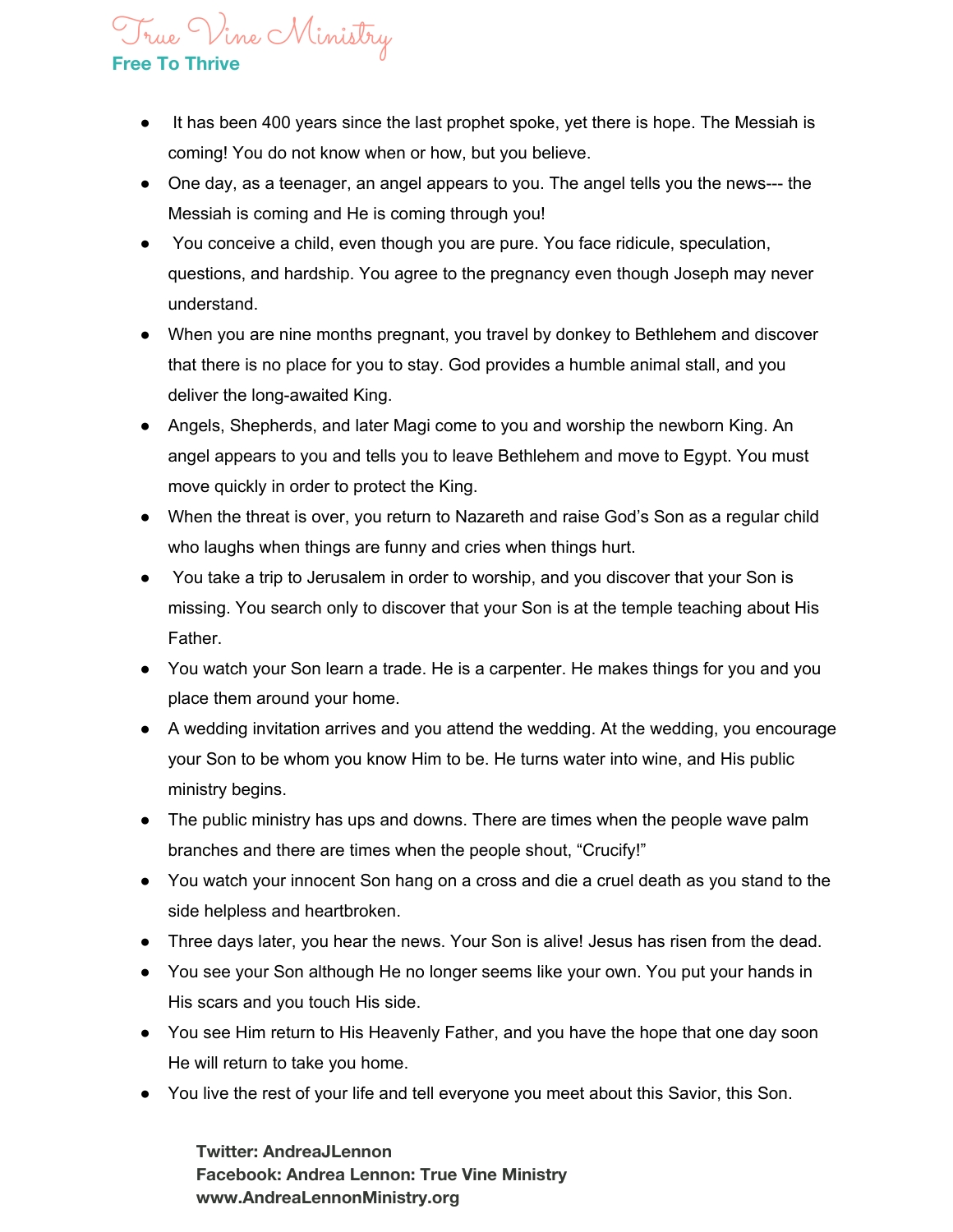# True Vine Ministry

#### **Free To Thrive**

- Then one night, you find yourself lying in bed. You have lived a long life. It has not been easy, but it has been good. You think back over your time on this earth. You remember the words the Angel spoke to you many years prior, "Nothing is impossible with God." You believe it. Your life is a picture of it.
- Yet, there was one pivotal moment that led to you living out God's plan. It was a simple phrase that changed everything. It was the moment when you spoke those life-changing words. "May it be to me as you have said."
- This humble surrender led to true freedom and the God given ability to thrive.

#### Conclusion:

Our pivotal moment is the same. Daily we need to say, "May it be to me as you have said."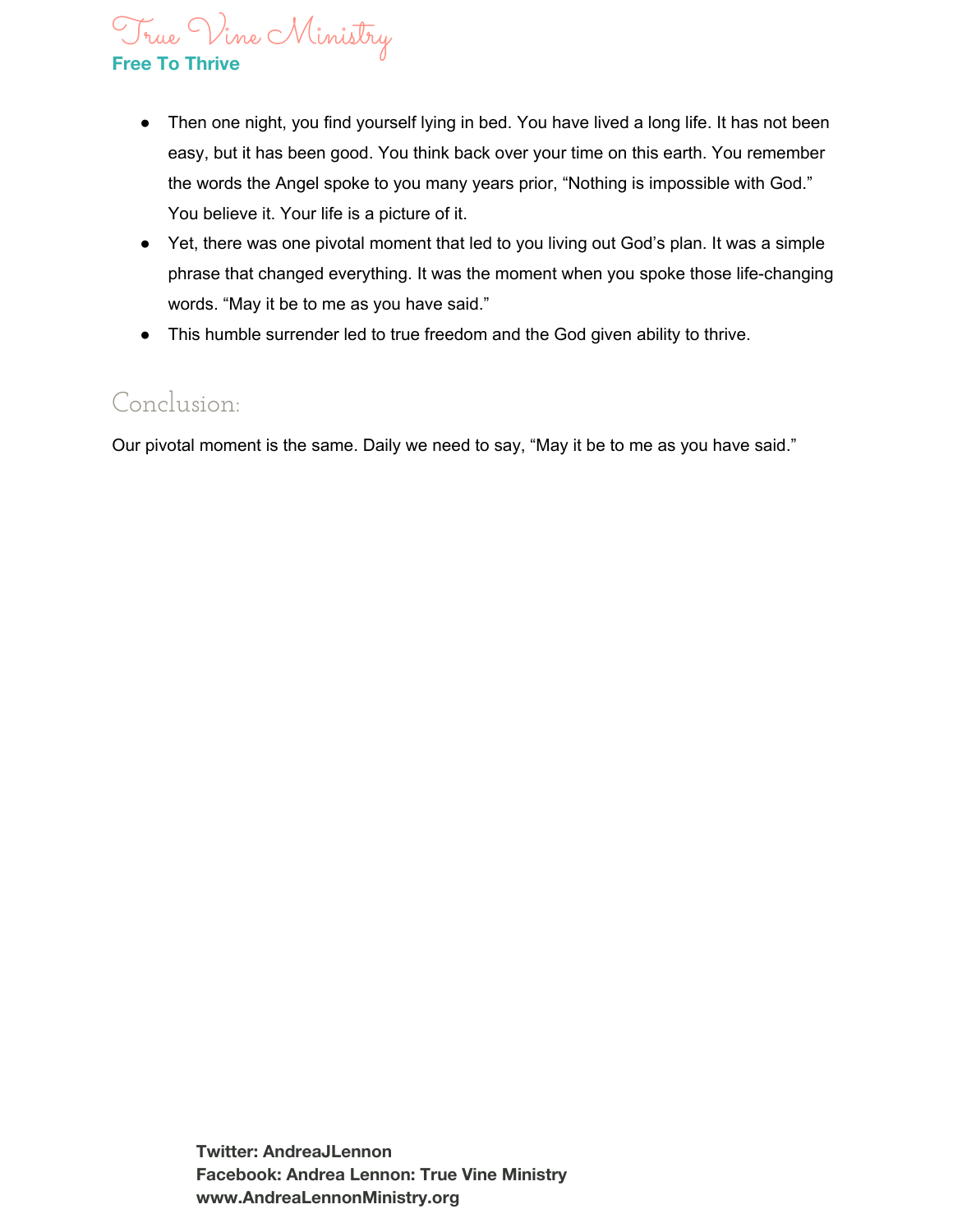

# Session Seven: A Desperate Dependence on Christ

#### Introduction

Freedom requires a desperate dependence on Christ. This dependence positions us to pass the point of no return. We pass the point of no return when our hearts are closer to Jesus and heaven than to people and this world.

### How to Pass the Point of no Return!

Key Verse: "Do not be anxious about anything, but in everything, by prayer and petition, with thanksgiving, present your request to God. And the peace of God, which transcends all understanding, will guard your hearts and your minds in Christ Jesus." Philippians 4:6-7

# Trust God With Anything: "Do not be anxious about

anything"

- Anxious:
- Anything:

Challenge: Have such a strong confidence in God that your mind becomes free from anxiety, and thus, a deep dependence on God becomes the reality of your life.

Question: "Do I really trust God with the details of life?"

Trust: An assured reliance on the character, ability, strength, or truth of someone or something. As a result, willingness exists to place confidence in that person or thing.

- Character describes who God is:
	- $\circ$  "Know that the Lord is God. It is he who made us, and we are his; we are his people the sheep of his pasture." Psalm 100:3
- Ability describes what God can do: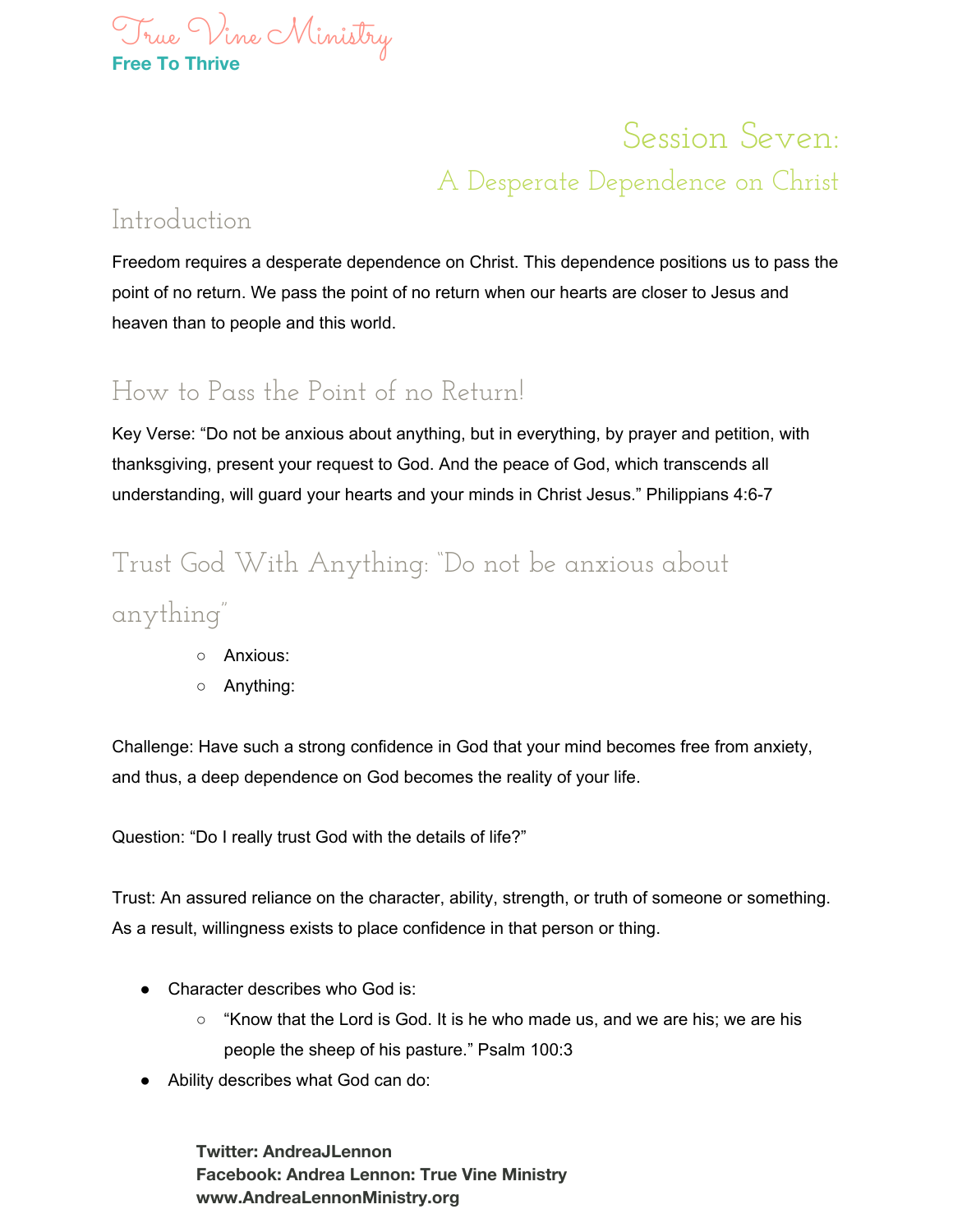True Vine Ministry

**Free To Thrive**

- "Praise be to the Lord, to God our Savior, who daily bears our burdens." Psalm 68:19
- Strength describes how God will accomplish tasks in our lives:
	- "O Lord, you are my God; I will exalt you and praise your name, for in perfect faithfulness you have done marvelous things, things planned long ago." Isaiah 25:1
- Truth describes God's pure intentions along the way:
	- $\circ$  "The Lord is gracious and compassionate, slow to anger and rich in love. The Lord is good to all; he has compassion on all he has made. Your kingdom is an everlasting kingdom, and your dominion endures through all generations. The Lord is faithful to all his promises and loving toward all he has made." Psalm 145:13
- Confidence becomes our response to the above truths:
	- "For you have been my hope, O Sovereign Lord, my confidence since my youth." Psalm 71:5
	- "The fruit of righteousness will be peace; the effect of righteousness will be quietness and confidence forever." Isaiah 32:17

Foundational Truth: God loves me and has a plan for my life!

Present God With Everything: "but in everything, by prayer and petition, with thanksgiving, present your request to God."

- Everything:
- Present:

3 Ways to Present :

- Prayer:
- Petition:
- Thanksgiving: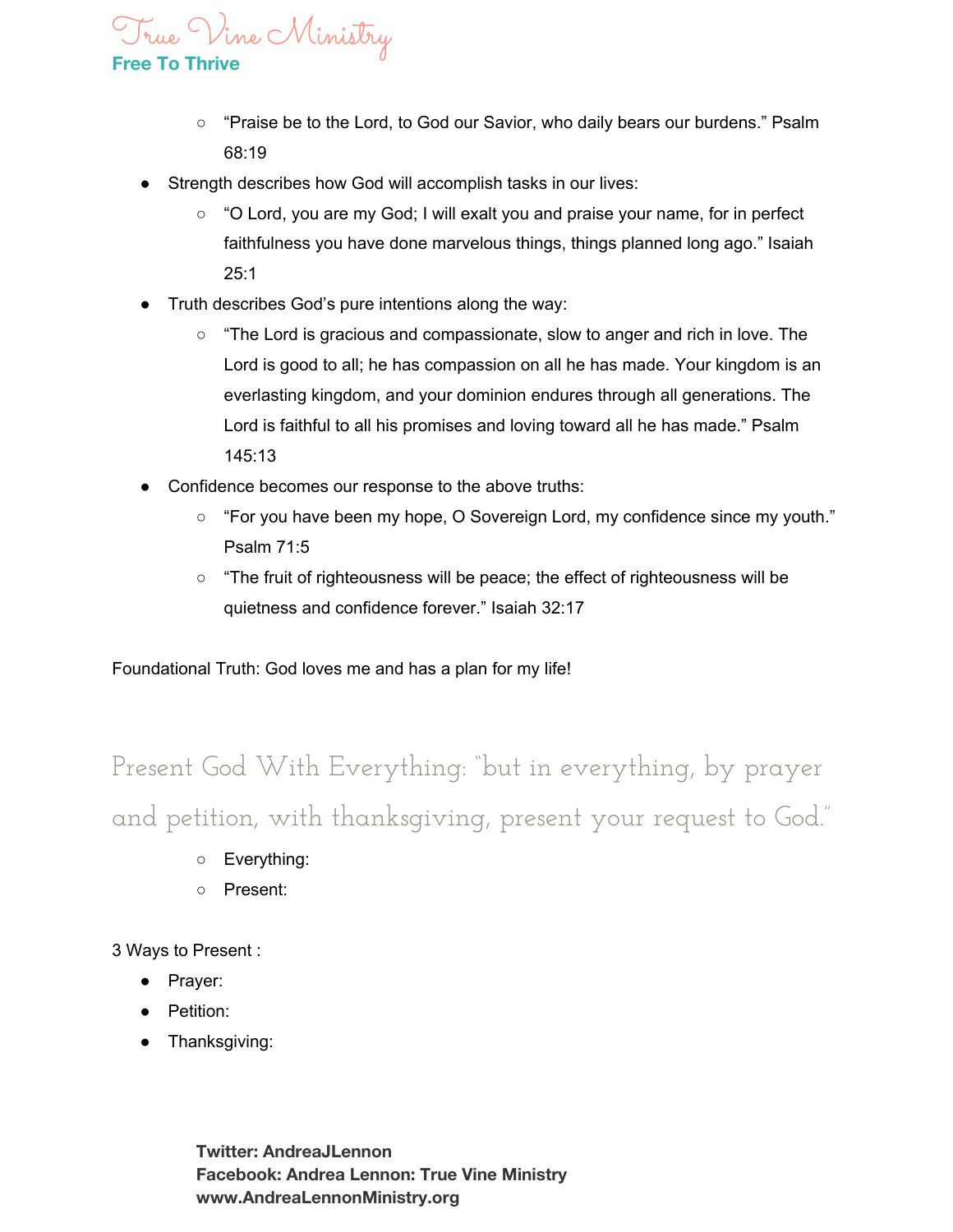

Challenge: Relinquish control of everything in your life.

● Exemplified in Jesus. Mark 14:32-41

Question: Do I surrender to God?

● Surrender: To give oneself up into the power of another.

Foundational Truth: Comfort and ease are not always on the top of God's agenda for my life.

Rest in Christ Continually: "And the peace of God, which transcends all understanding, will guard your hearts and your minds in Christ Jesus."

Challenge: Allow His peace to guard your heart and mind.

- Peace:
- Heart:
- Mind:

Question: Do I rest in Christ?

"God, who called you into fellowship with his Son Jesus Christ our Lord, is faithful." 1 Corinthians 1:9

Foundational Truth: God is faithful!

Conclusion: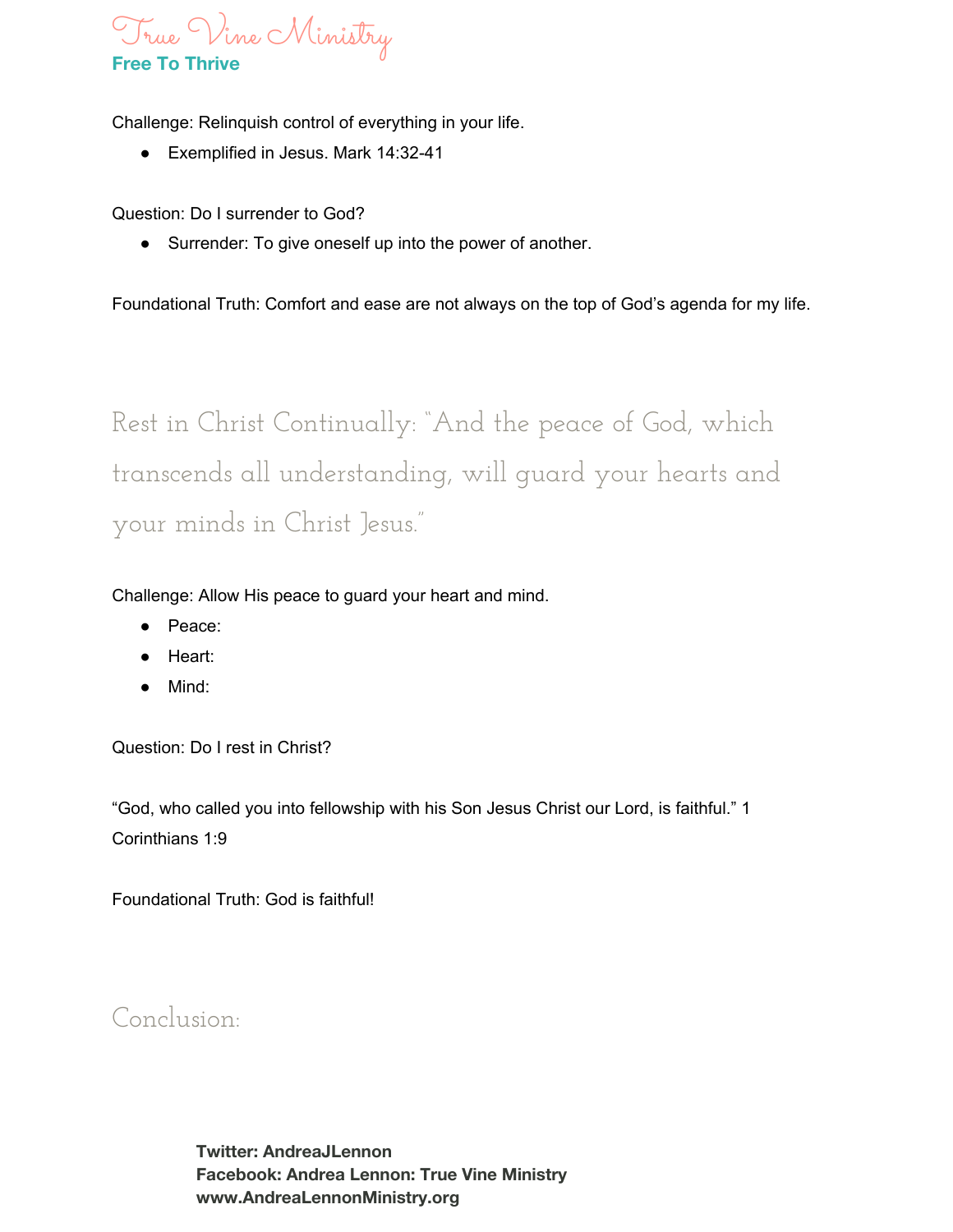

# Session Eight: A Longing For Home

#### Introduction

Freedom is experienced in our lives when we long for our realhome. This longing should impact the way we live on this earth. Heaven--- there is no place like it, and there is no substitute for it. Our daily focus should be on Heaven. When this occurs, the things of this world fade, and the promises of Christ are magnified. Spiritual fruit like peace, assurance, and great hope take the place of worry, doubt, and concern as we view our lives as temporary on this earth and eternal in glory.

#### How to live out our time on this earth:

Key Verse: "So then just as you received Christ Jesus as Lord, continue to live in him, rooted and built up in him, strengthened in the faith as you were taught, and overflowing with thankfulness." Colossians 2:6-7

- 1. Continue to live in Him:
	- a. The concept of a "walk"
	- b. How to walk: Just as you received Christ Jesus as Lord!
- 2. Live life rooted and built up in Him:
	- a. Rooted in Christ:
	- b. Built up in Christ:
		- i. A Systematic Plan-
		- ii. A Definite Process-
		- iii. On a Particular Base-